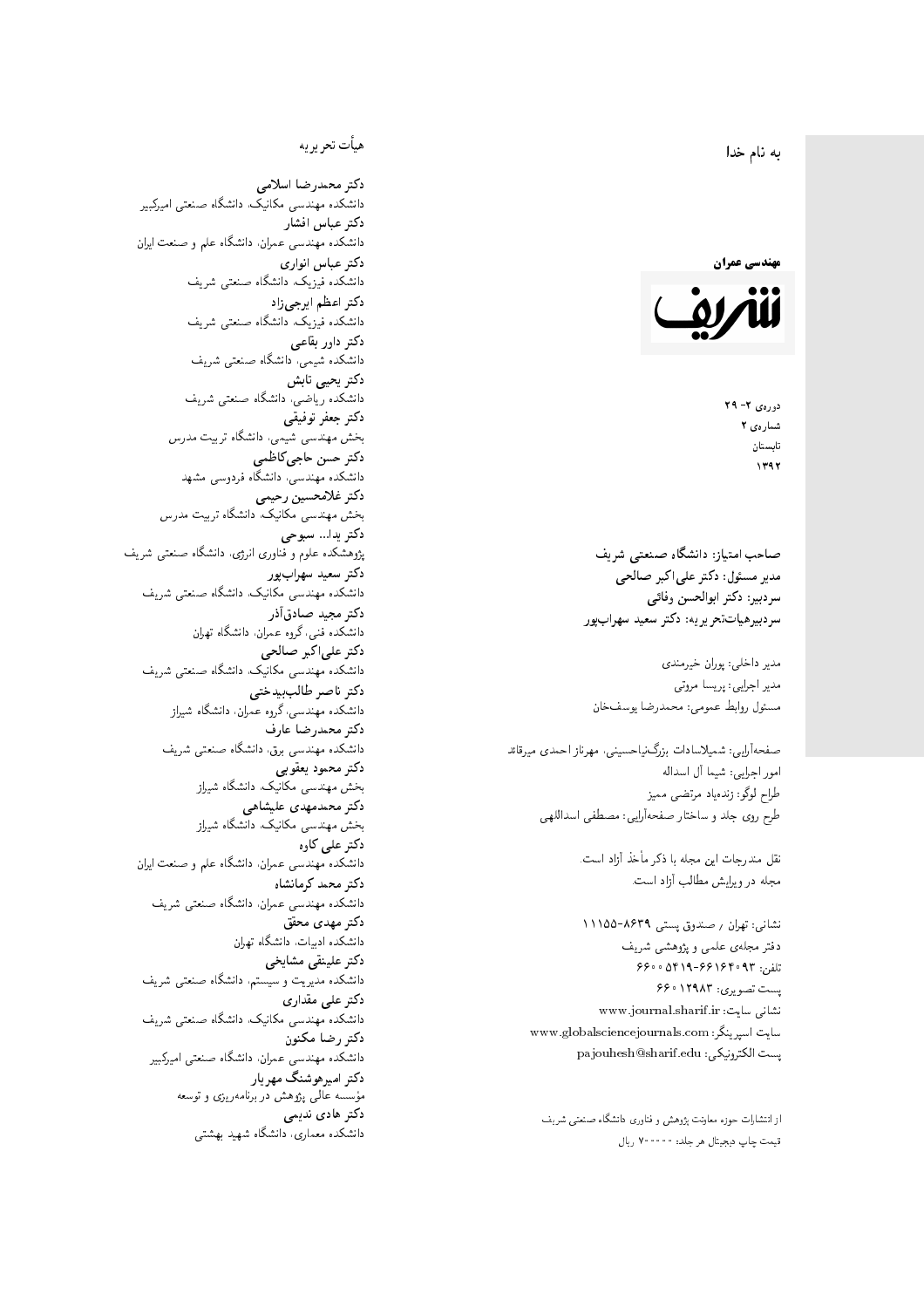هیأت تحریریهی تخ*صص*ی

• سردبیر تخصصی: دکتر ابوالحسن وفایی استاد دانشکدهی مهندسی عمران ــ دانشگاه صنعتبی شریف دكتر احمد ابريشمچي استاد دانشکدهی مهندسی عمران ــ دانشگاه صنعتی شریف دكتر همايون استكانچى استاد دانشکدهی مهندسی عمران – دانشگاه صنعتبی شریف دكتر عباس افشار استاد دانشکدهی مهندسی عمران ــ دانشگاه علم و صنعت ایران دکتر محمدعلی برخورداری دانشیار دانشکدهی مهندسی عمران \_ دانشگاه علم و صنعت ایران دكتر حسين پورزاهدى استاد دانشکدهی مهندسی عمران – دانشگاه صنعتی شریف دكتر مسعود تجريشي دانشیار دانشکدهی مهندسی عمران ــ دانشگاه صنعتبی شریف دكتر ايوب تركيان دانشیار مرکز تحقیقات آب و انرژی ـــ دانشگاه صنعتی شریف دكتر عباسعلى تسنيمى استاد دانشکدهی مهندسی عمران و محیط زیست ـ دانشگاه تربیتمدرس دكتر حسن حاجي كاظمى استاد دانشکدهی مهندسی ــ گروه مهندسی عمران ــ دانشگاه فردوسی مشهد دكتر سيدمحسن حائرى استاد دانشکدهی مهندسی عمران ــ دانشگاه صنعتی شریف دكتر اميررضا خوبي استاد دانشکدهی مهندسی عمران \_ دانشگاه صنعتی شریف دكتر فياض رحيمزاده استاد دانشکدهی مهندسی عمران ــ دانشگاه صنعتی شریف دکتر علی اکبر رمضانیانیور استاد دانشکدهی مهندسی عمران ــ دانشگاه صنعتی امیرکبیر دکتر سیدمهدی زهرای<u>ی</u> دانشیار دانشکدهی فنبی <sup>– </sup>گروه مهندسی عمران ــ دانشگاه تهران دکتر محمدمهدی سعادت یور استاد دانشکدهی مهندسی عمران ــ دانشگاه صنعتی اصفهان دكتر عيسى سلاجقه استاد دانشکدهی مهندسی عمران – دانشگاه باهنر کرمان دكتر مجيد صادق أذر استاد دانشکدهى فنى -گروه مهندسى عمران ــ دانشگاه تهران دكتر ناصر طالب بيدختى استاد دانشکدهی مهندسی ــ بخش مهندسی عمران ــ دانشگاه شیراز دكتر رضا عباس نيا دانشیار دانشکدهی مهندسی عمران ــ دانشگاه علم و صنعت ایران دكتر ارسلان قهرماني استاد دانشکدهی مهندسی ـ بخش مهندسی عمران ـ دانشگاه شیراز دكتر محمد كارأموز

استاد دانشکدهی فنبی -گروه مهندسی عمران ــ دانشگاه تهران

دكتر محمدتقى كاظمى دانشیار دانشکدهی مهندسی عمران ــ دانشگاه صنعتی شریف دكتر محمد كرمانشاه استاد دانشکدهی مهندسی عمران ــ دانشگاه صنعتی شریف دکتر علی کاوہ استاد دانشکدهی مهندسی عمران ــ دانشگاه علم و صنعت ایران دكتر سيدمجدالدين ميرمحمدحسينى دانشیار دانشکدهی مهندسی عمران ــ دانشگاه صنعتبی امیرکبیر دكتر سيدشهاب الدين يثر بي دانشیار دانشکدهی مهندسی عمران و محیط زیست - دانشگاه تربیت مدرس

هيأت مشاوران

دكتر محمدمهدى احمدى دانشکدهی مهندسی عمران ــ دانشگاه صنعتی شریف دكتر محمدرضا اصفهاني دانشکدهی مهندسی عمران ــ دانشگاه فردوسی مشهد دكتر فريدون امينبي دانشکدهی مهندسی عمران ــ دانشگاه علموصنعت ایران دكتر حسن بصيرت تبريزى دانشکدهی مهندسی مکانیک ــ دانشگاه صنعتی امیرکبیر دكتر سيدبهرام بهشتى اول دانشکدهی مهندسی عمران ــ دانشگاه خواجه نصیرالدین طوسی دکتر علی پاک دانشکدهی مهندسی عمران ــ دانشگاه صنعتی شریف دكتر يوسف حسنiراده دانشکده، مهندسی عمران ــ دانشگاه تبریز دكتر مصطفى خانزادى دانشکدهی مهندسی عمران ــ دانشگاه علموصنعت ایران دكتر مصطفى شريفزاده دانشکدهی مهندسی معدن، متالورژی و نفت ــ دانشگاه صنعتی امیرکبیر دکتر هاد*ی* شهیر دانشکدهی مهندسی عمران ــ دانشگاه خوارزمی تهران دکتر علي اکبر صيالحي نيشابور**ي** دانشکدهی مهندسی عمران و محیط زیست ــ دانشگاه تربیت مدرس دكتر حميدرضا غفورى دانشکده ی مهندسی عمران ــ دانشگاه شهید چمران اهواز دكتر احمد فهيمي فر دانشکدهی مهندسی عمران ــ دانشگاه صنعتی امیرکسر دکتر حمید محرمی دانشکدهی مهندسی عمران و محیط زیست ــ دانشگاه تربیت مدرس دكتر سعيد محمدزاده دانشکدهی مهندسی راهآهن ــ دانشگاه علموصنعت ایران دكتر سهبل محمدي دانشکدهی فنبی، گروه مهندسی عمران ــ دانشگاه تهران

للمريف

مهندسيعمران